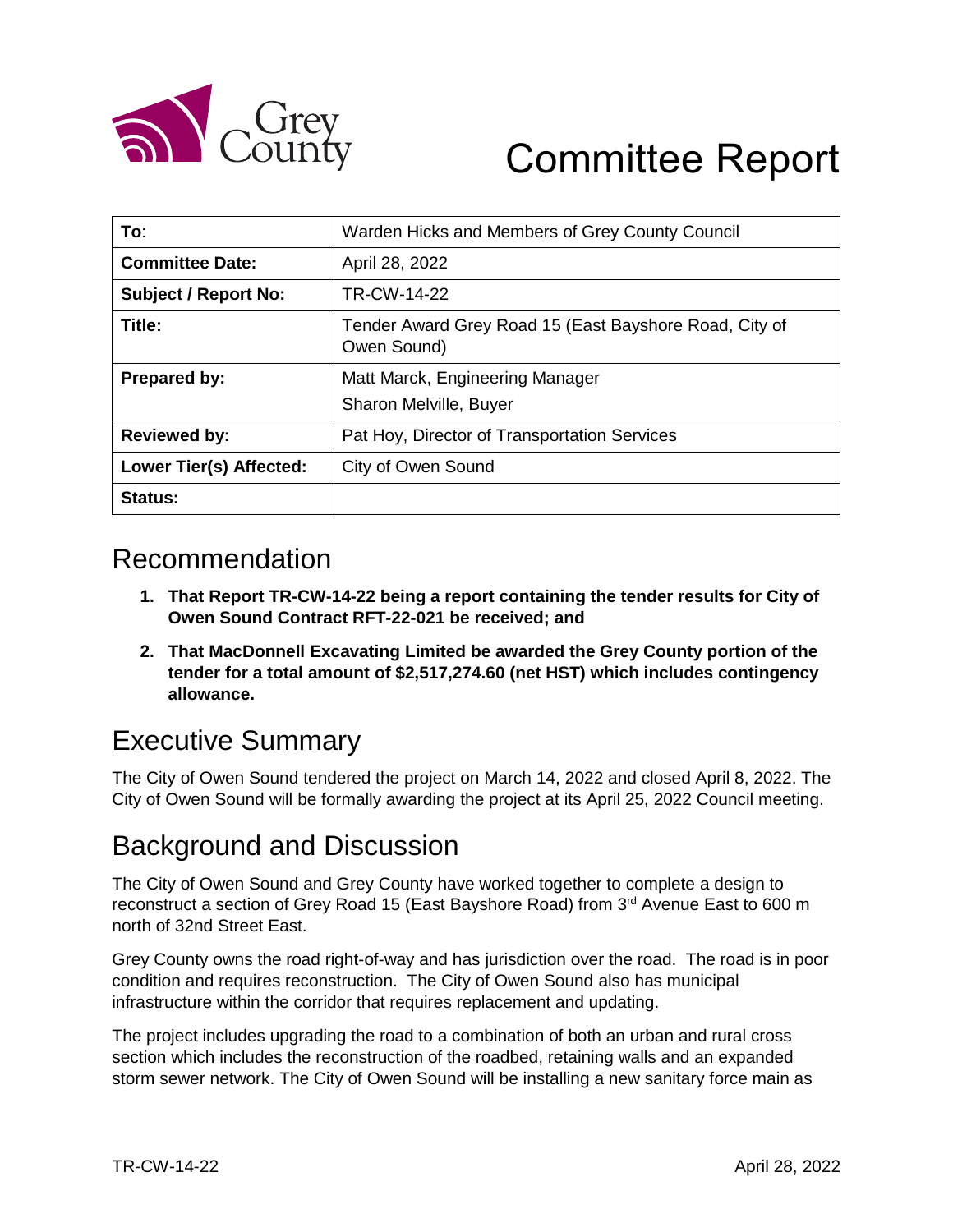part of this project as well as replacing numerous hydrants that form part of their water distribution system.

The County will be responsible for the road work as identified in the Grey County Policy for Maintenance and Construction in Urban Areas.

Approximately half of the cost for this project will be funded by the City of Owen Sound. Due to the complexity of the design related to the sanitary force main, the City have taken the lead role in the administration of the Consultant Engineering Assignment.

| # | Name of Bidder                        | <b>Bid Amount (Excluding Taxes)</b> |
|---|---------------------------------------|-------------------------------------|
|   | MacDonnell Excavating Ltd.            | \$3,891,503.50                      |
| 2 | <b>Harold Sutherland Construction</b> | \$3,962,268.80                      |
| 3 | E. C. King Contracting                | \$4,432,236.10                      |

The following three submissions were received.

# Legal and Legislated Requirements

None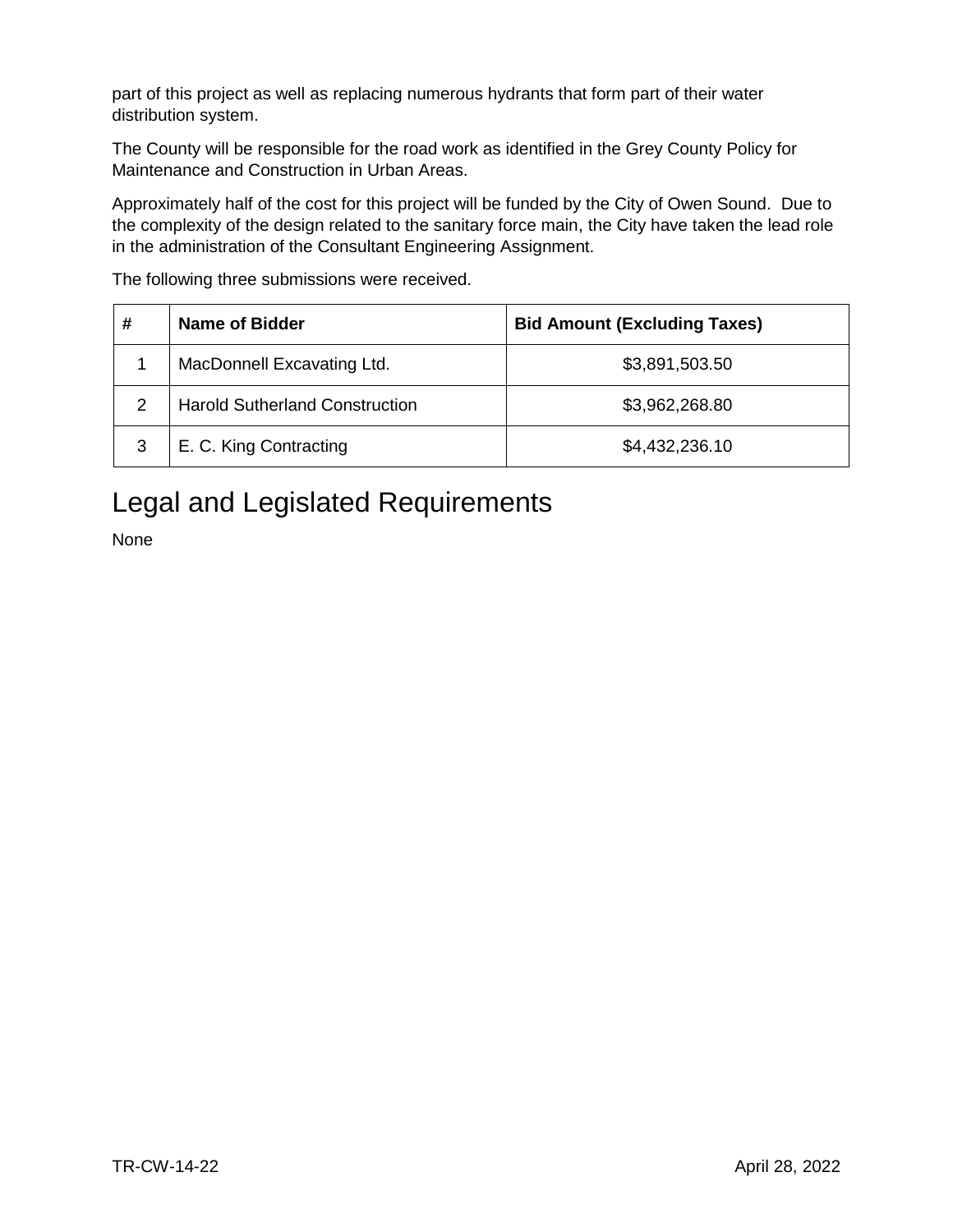# Financial and Resource Implications

# Project Funding

| <b>Item</b>                                                                                         | <b>Excluding HST</b> | <b>Net HST</b> |
|-----------------------------------------------------------------------------------------------------|----------------------|----------------|
| Approved Project Budget (Grey County Portion)                                                       | \$3,373,919.03       | \$3,433,300.00 |
| <b>Awarded Tender Amount (Grey County Portion)</b>                                                  | \$2,213,816.83       | \$2,252,780.01 |
| <b>Construction Contingency</b>                                                                     | \$100,000.00         | \$101,760.00   |
| Design and contract administration costs (Estimated<br><b>Grey County Portion)</b>                  | \$210,000.00         | \$213,696.00   |
| <b>Total Tender Projected Costs (Grey County Portion)</b>                                           | \$2,523,816.83       | \$2,568,236.01 |
| <b>Project Surplus (Grey County Portion)</b>                                                        | \$850,102.20         | \$865,063.99   |
| Reduced eligible Development Charges to be applied to<br>the project due to decreased project costs | \$646,077.67         | \$657,448.64   |
| Project Surplus after Development Charges reduction                                                 | \$204,024.53         | \$207,615.36   |

The project surplus can be attributed to:

- Cost of retaining wall was lower than projected
- Competitive bidding amongst local Contractors

Staff recommends that the surplus for this project be help offset any shortfalls in other projects and/or put into transportation capital reserves.

# Relevant Consultation

□ Internal

□ External

#### Appendices and Attachments

Project Limits Map